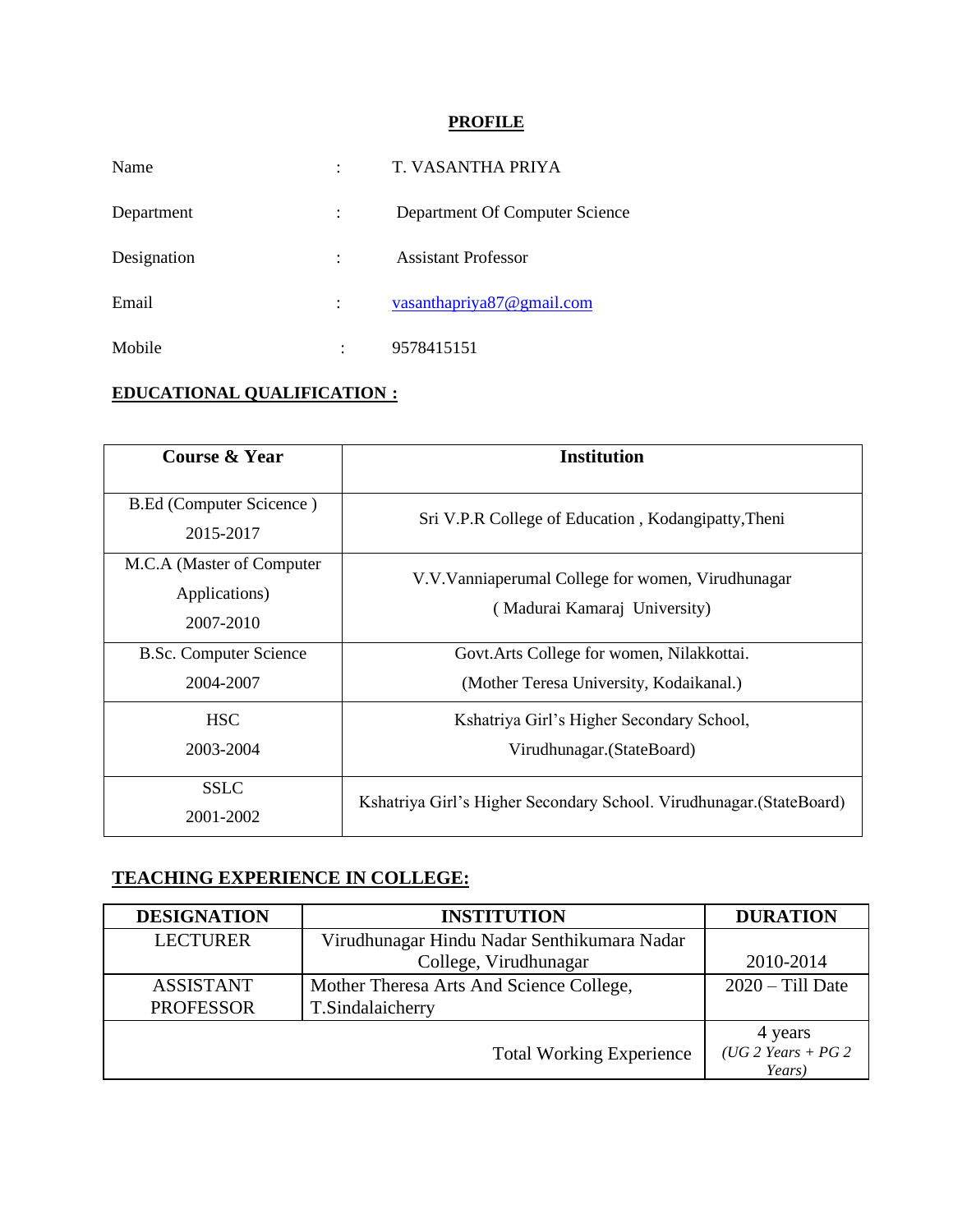# **TEACHING EXPERIENCE IN SCHOOL:**

| <b>Designation</b> | <b>Institution</b>                                                        | <b>Duration</b>              |
|--------------------|---------------------------------------------------------------------------|------------------------------|
|                    | Computer Science Teacher   TMHNU Matriculation school, Muthu thevan patti | $2015 - 2016$                |
|                    |                                                                           | 1 Year                       |
|                    | <b>Total Working Experience</b>                                           | $\int$ (For +1, +2 Students) |

## **POSITIONS HELD**

| <b>Positions held at VHNSN College</b>                  | <b>Period</b>        |
|---------------------------------------------------------|----------------------|
| CS & IT Department PG Project Allotment Incharge        | June 2010 - Apr 2011 |
| CS & IT Department Placement Training Cell Co-ordinator | June 2011 - Apr 2012 |
| CS & IT Department Women wing Co-ordinator              | June 2012 - Apr 2013 |
| CS & IT Department Time Table Incharge                  | June 2013 - Apr 2014 |
| Member of College Women Empowerment Cell                | June 2010 - Apr 2014 |

### **FDPS, SEMINARS, WORKSHOP AND CONFERENCE ATTENDED:**

| S.No | <b>Title</b>                                                                       | <b>Conducted By</b>                                                        | <b>Period</b>              |
|------|------------------------------------------------------------------------------------|----------------------------------------------------------------------------|----------------------------|
|      |                                                                                    |                                                                            |                            |
|      |                                                                                    | <b>SEMINARS</b>                                                            |                            |
| 1    | One day National Seminar on                                                        |                                                                            |                            |
|      | TACT "Trends in Advanced<br><b>Computing Technology</b>                            | Nadar Saraswathi College of Arts & Science,<br>Theni                       | 25-08-2011                 |
| 2    | Two days Regional seminar on<br><b>Recent Research Views and its</b><br>Dimensions | Research Centre in Computer Science (Under<br><b>UGC</b> Autonomous Grant) | $28-1-2013$ ,<br>29-1-2013 |
| 3    | International Seminar on "Modern<br>Trends in Social Science<br>Research"          | St. Joseph College, Trichy                                                 | 03.09.2020                 |
| 4    | Webinar on "Enhance Your"<br>Potential Exploration through<br>NLP"                 | Gnanamani College of Technology, Pachal,<br>Namakkal                       | 08-01-2021                 |
|      | <b>WORKSHOP</b>                                                                    |                                                                            |                            |
| 5    | One day Workshop on "Life Skills"                                                  | Women Empowerment Cell, VHNSN                                              |                            |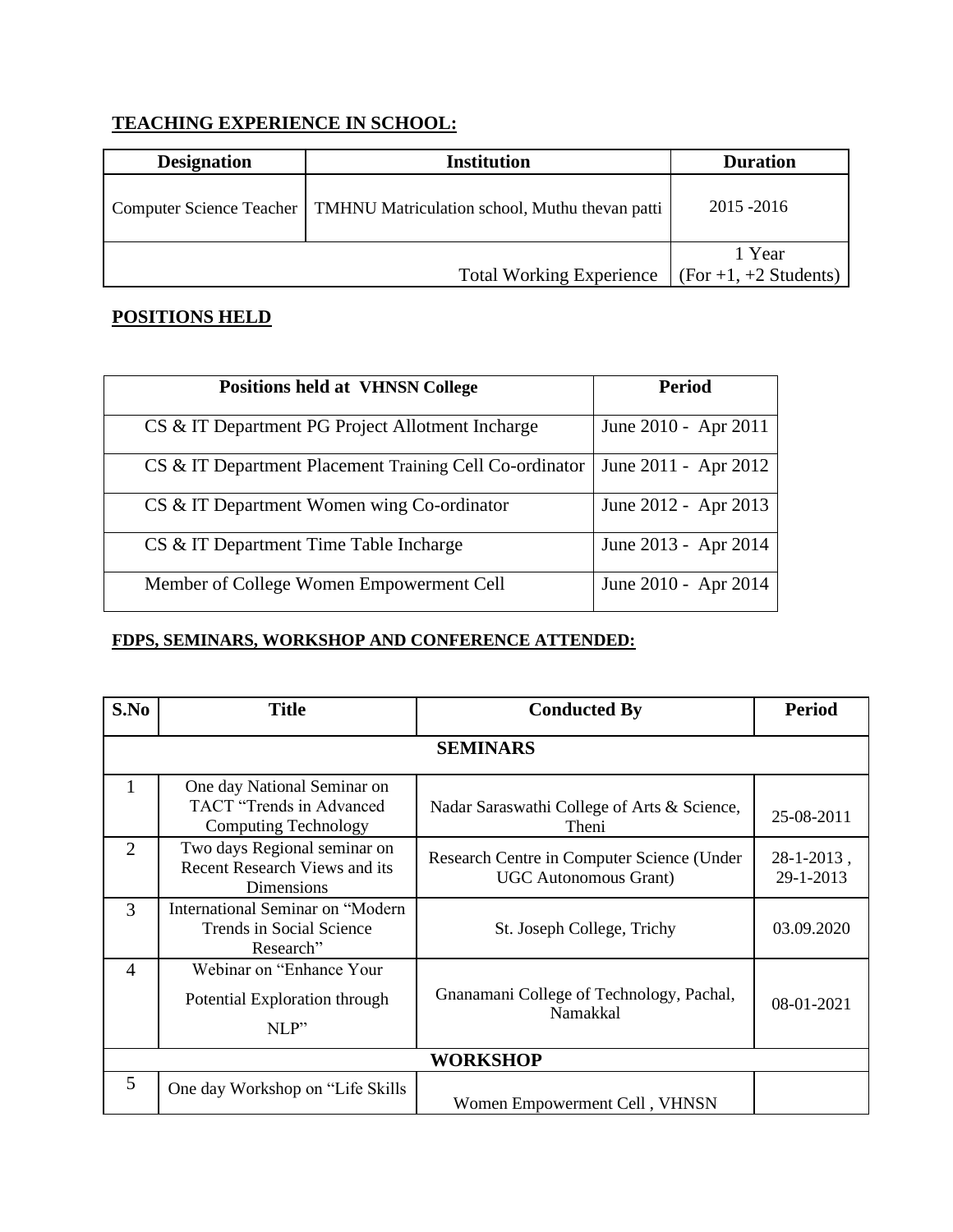|                | <sub>on</sub>                                                                   | College, Virudhunagar                                                                                                           | 12.02.11                       |
|----------------|---------------------------------------------------------------------------------|---------------------------------------------------------------------------------------------------------------------------------|--------------------------------|
| 6              | Workshop on Hardware and<br>Networking"                                         | Dept. of CS & IT, VHNSN College,<br>Virudhunagar                                                                                | 2-7-2012 to<br>10-7-2012       |
| $\overline{7}$ | National Level one Day Workshop<br>on Microsoft Teams                           | ESSGEEE DIGISKILLS, the Online<br><b>CTeaching Organization</b>                                                                 | 05-10-2020                     |
|                |                                                                                 | <b>FACULTY DEVELOPMENT PROGRAMS</b>                                                                                             |                                |
| 8              | Web Technology                                                                  | Dept. of CS, Sourastra College, Madurai                                                                                         | 08.09.10                       |
| 9              | Dot Net                                                                         | National Engineering College, Kovilpatti,<br>Conducted by ICT Academy of Tamilnadu<br>in association with Microsoft Corporation | 13-02-2012<br>to<br>20-02-2012 |
| 10             | Three days Training on<br>"Application of Statistics in<br>Research using SPSS" | VHNSN College, Virudhunagar                                                                                                     | 23-4-2012<br>to<br>25-4-2012   |
| 11             | "SHE- A training programme" on<br>organized                                     | Women Empowerment Cell, Old Girls'<br>Association, VHNSN College, Virudhunagar                                                  | 29-9-2012                      |
| 12             | Training programme on<br>"Counseling"                                           | Women Empowerment Cell, Old Girls'<br>Association, VHNSN College, Virudhunagar                                                  | 31-10-2013                     |
| 13             | Online quiz I Commemoration<br>of Swami Vivekananda 2020<br>competition         | Tamil Nadu Open University,<br>Chennai                                                                                          | 12-1-2021                      |

### **PROGRAM ORGANIZED AS CO-ORDINATOR:**

• As a Women Wing Coordinator of the Department of Information Technology, VHNSN College, Virudhunagar , I have organized following programmes for the Department Girl Students

| S.No | <b>Course</b> Name               | Date    |
|------|----------------------------------|---------|
|      | Workshop on "Skin and Hair Care" | 22.1.11 |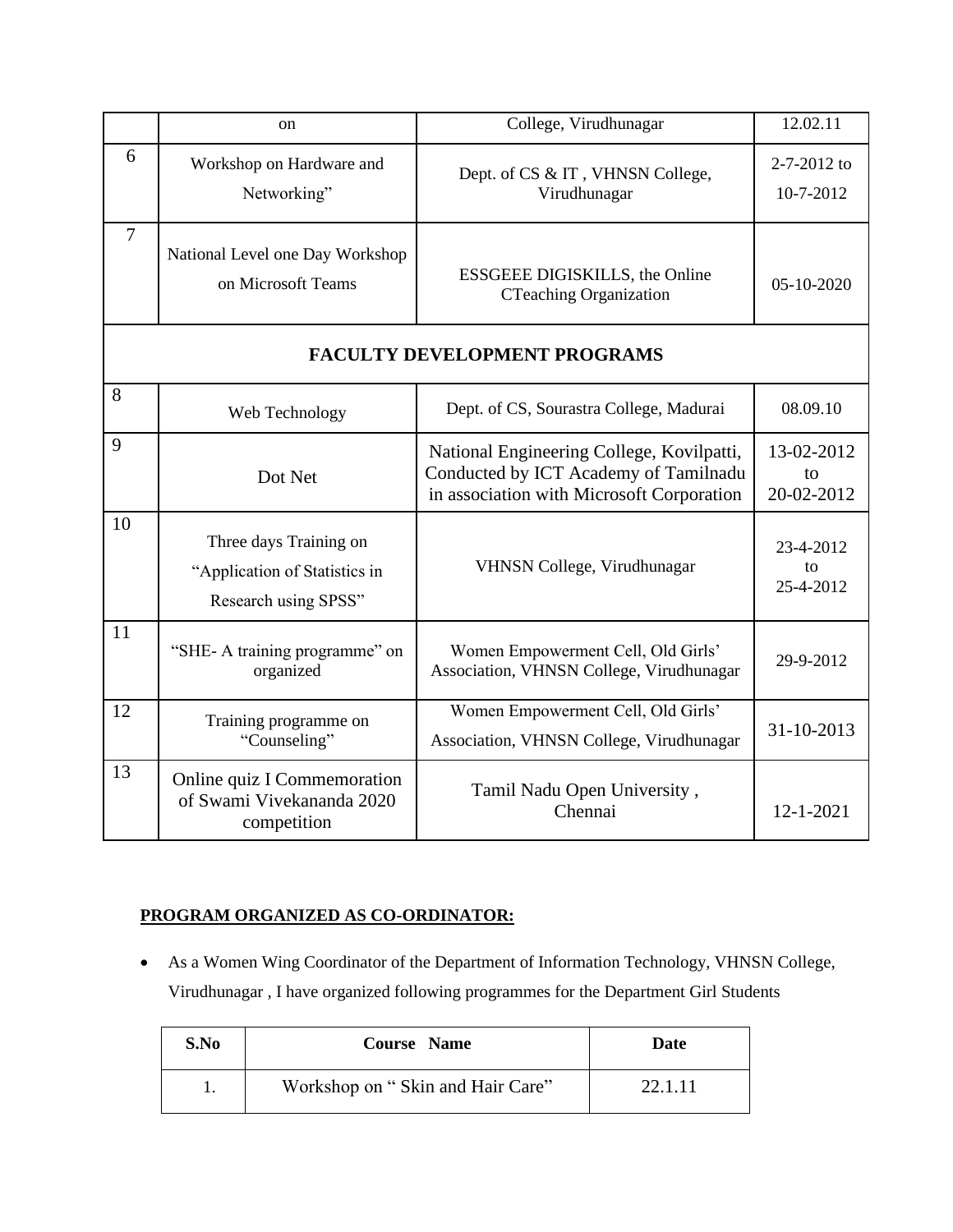| 2. | Workshop on Zardhosi Mayur Painting        | 15-9-2012          |
|----|--------------------------------------------|--------------------|
| 3. | Time complexity computation                | 26-12-12, 27-12-12 |
| 4. | Workshop on "Pointer Management"           | $3 - 1 - 2013$     |
| 5. | Workshop on "IP & subnet mask computation" | $4 - 1 - 2013$     |
| 6. | Women's Day Celebration                    | $7 - 3 - 13$       |

• As a Placement Training Cell Coordinator , Department of Information Technology, VHNSN College, Virudhunagar , I have organized "Carrier Guidance Programme" from 29-8-2012 To 18-10-2012.

#### **PROGRAM ORGANIZED AS EVENT CONVENER:**

• I have acted as an Event convener in the program named "Poster Making Competition – Junior Picasso 2020" organized by Department of Computer Science, Mother Theresa Arts and Science College on 27-10-2020.

#### **RESOURCE PERSON:**

| S.No | Programme                                                                                | Organization                                                                | Role                   | Date                           |
|------|------------------------------------------------------------------------------------------|-----------------------------------------------------------------------------|------------------------|--------------------------------|
| 1.   | One Day<br>Workshop on<br>"Placement"<br>Training Level 1"                               | <b>Placement Training</b><br>Cell<br>Dept. of CS & IT,<br>V.H.N.S.N.College | <b>Resource Person</b> | 18.09.10                       |
| 2.   | Two days<br>Workshop on<br>"Windows And<br>Internet" for<br>Orphanage<br><b>Students</b> | Dept. of CS & IT,<br>V.H.N.S.N.College                                      | Resource Person        | 29.01.11<br>To<br>30.01.11     |
| 3.   | Pointers in C                                                                            | <b>Placement Training</b><br>Cell<br>Dept. of CS & IT,<br>V.H.N.S.N.College | <b>Resource Person</b> | $8 - 8 - 11$<br>To<br>$7-9-11$ |
| 4.   | Workshop on                                                                              | Dept. of IT,                                                                | <b>Resource Person</b> | $17 - 12 - 11$                 |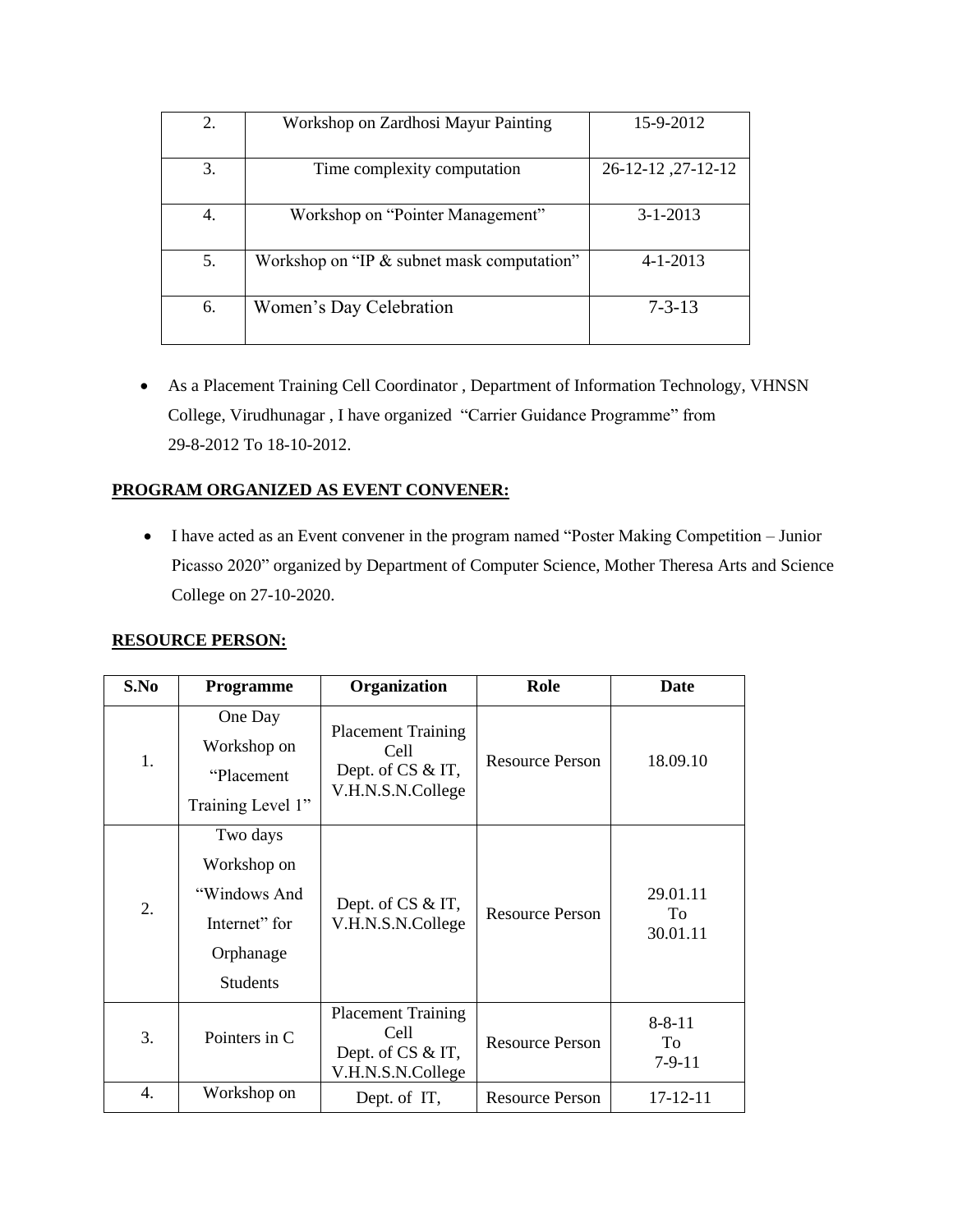|    | MS-Word and<br>Internet                                          | V.H.N.S.N.College                                                   |                        |                                   |
|----|------------------------------------------------------------------|---------------------------------------------------------------------|------------------------|-----------------------------------|
| 5. | <b>Young Studnets</b><br>Scientist<br>Programme<br>$(YSSP-2012)$ | V.H.N.S.N.C<br>(Sponsor:<br>TNSCST)                                 | <b>Resource Person</b> | $2 - 5 - 2012$<br>To<br>21-5-2012 |
| 6. | Career Guidance<br>Program                                       | <b>Placement Training</b><br>Cell, Dept. of CS &<br>IT, V.H.N.S.N.C | <b>Resource Person</b> | 29-8-2012<br>To<br>18-10-2012     |
| 7. | Photo journalism                                                 | Library Club,<br>V.H.N.S.N.C                                        | <b>Chief Guest</b>     | $4 - 3 - 2013$                    |

## **IT EXPOSURES:-**

- Languages : C,C++,Java, HTML,
- Operating Systems : Windows,DOS,Unix
- Backend : SQL, Oracle
- Package : Visual Basic 6.0, VBScript, VB.NET
- Basic Knowledge in Computer Network

## **ACHIVEMENTS :-**

- Completed *Diploma in Information Technology* in TCPS Computer Education Centre (2005-2006).
- Secure *College Level Second in English* in UG level
- Got Government scholarships for three years in UG, because of my high score in HSC.
- Got *I prizes in various Paper Presentation Competitions in various Colleges* during PG Degree
- Acted as an Examiner in Madurai Kamaraj University (2012-2014)

#### **PROJECTS DONE:-**

- *MCA* 
	- i. Library Management using Visual Basic as Front End and MS-Access as backend
	- ii. Bug Tracking Tool for Enterprise Projects using JSP & Servlets as Front End and SQL as backend